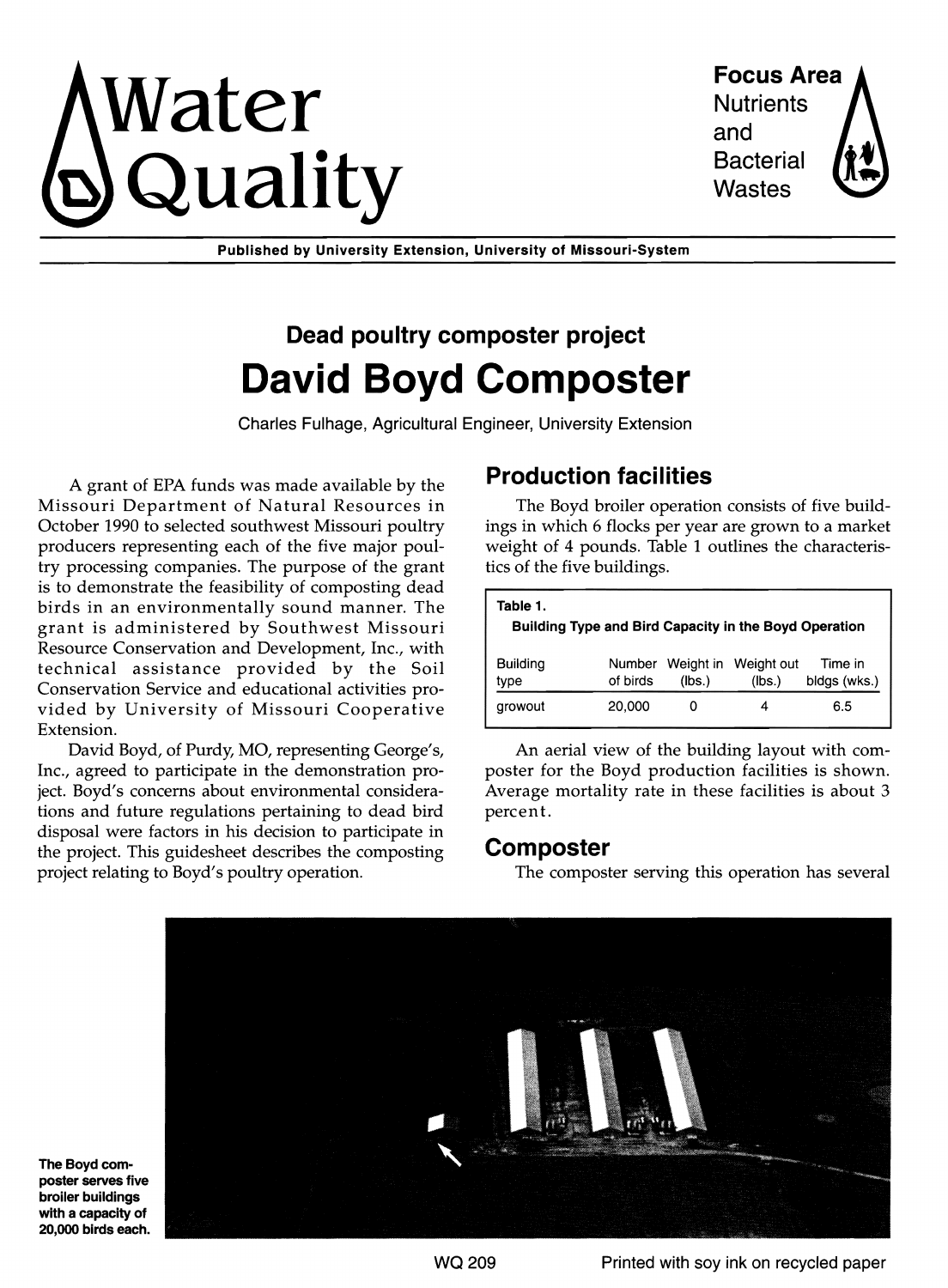

unique construction features:

• Straight-leg steel frame trusses on 10 foot spacing, which provides a clear span of 40 foot with maximum headroom.

• Primary and secondary bin walls of treated lumber supported by 4 x 6 treated posts set inside the centerline of the steel truss legs. Posts and walls are 5 feet high.

• A dedicated litter storage area at the rear of the composter. Walls in this area are made of 2 inch treated lumber and are 5 feet high. The walls are supported laterally by  $2 \times 6$  treated studs, 2 foot centers, which extend from the concrete floor to the eave line. Along the rear wall, the walls are supported by  $4 \times 6$  treated posts on  $4$  foot centers. These posts extend to a height of 5 feet above the concrete floor. A portion of the end wall above the posts is framed with 2 x 4 studs on 2 foot centers. Corrugated sheet metal covers this portion of the

building end wall to the litter storage area from rain.

Figure 1 shows the steel frame truss used to support the roof. These trusses are bolted to the perimeter footing of the building.

Primary and secondary compost bins are located along the outside front walls (See Figure 1). There are three primary and secondary bins in the facility. All bins are the same size (8 feet wide, 6 feet long and 5 feet high) with a capacity of 240 cubic feet each. Total capacity is 720 cubic feet in the primary bins and 720 cubic feet in the secondary bin.

This layout provides a large covered work area (24 feet by 27 feet; see Figure 1.) Corrugated sheet metal partially encloses the top of bin walls and the eave for rain protection. Primary and secondary bins are made with two inch treated lumber allowing one inch spacing between boards for air movement. See Figure 3.

The rear portion of the composter is used as a litter storage area. This area is 39 feet wide, 20 feet long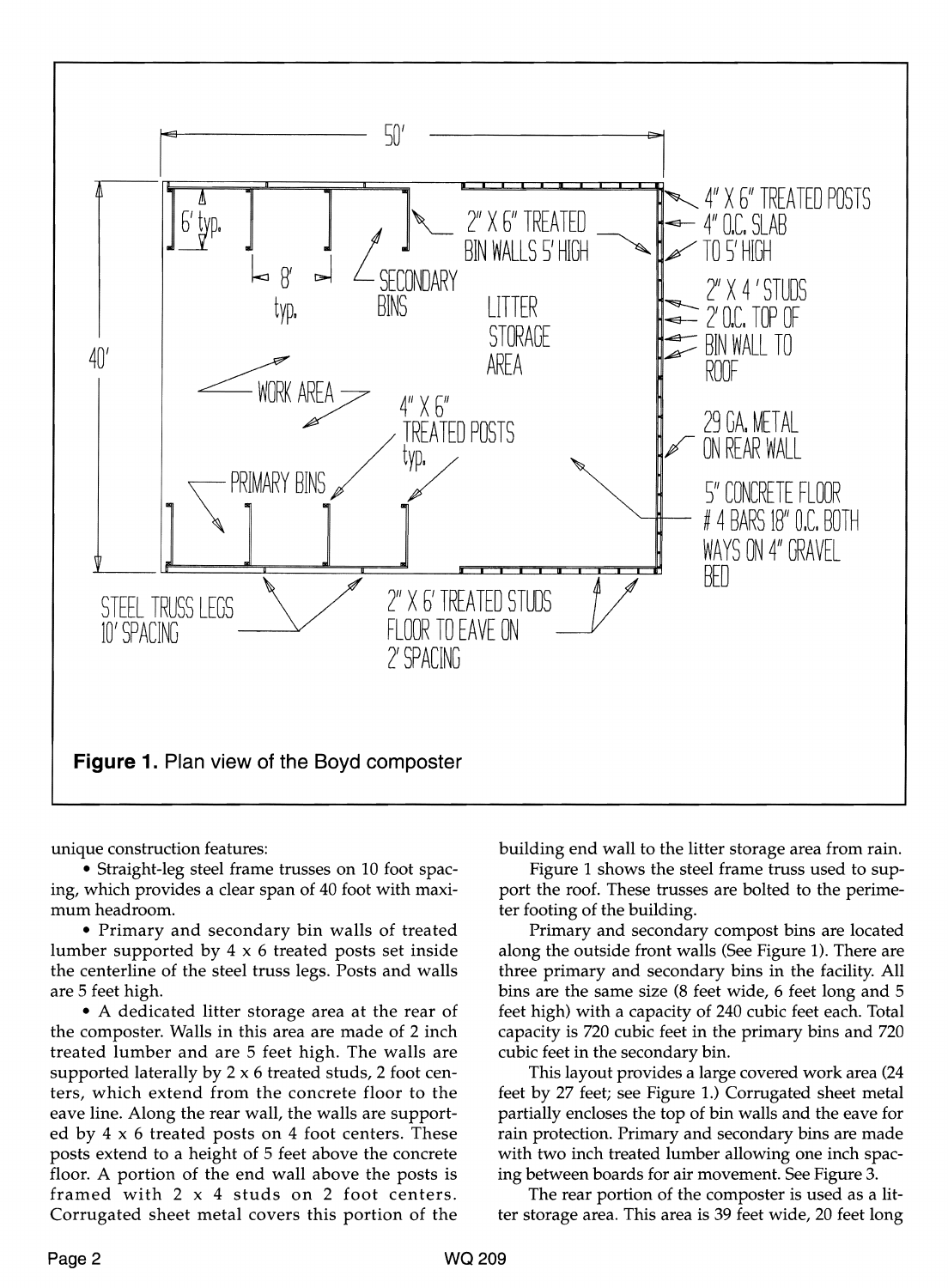

and 5 feet high. Volume for the litter storage area is  $3,900$  cubic feet  $-60$  tons of litter storage space. This volume is greater than the volume of litter used annually in the composer, hence in excess of one year's storage of litter is available in the composter building. Additionally, the large litter storage area adds flexibility to the production building cleanout

#### **Operational characteristics**

Boyd estimates an average of 30 minutes per day is spent layering dead birds and ingredients in the composter. Boyd says he prefers the composter method of dead bird disposal over his former method of pit burial.

and land spreading schedule. The litter storage area has 5 feet high walls supported by  $2 \times 6$  treated wood studs on the sides and 4 x 6 treated wood posts along the back. The gable area of the back wall is enclosed with 29 gage corrugated sheet metal attached to 2 x 4 studs which rest on a plate at the top of rear wall posts.

Figures 1 through 5 show construction details of the Boyd composter.

**A steel-frame truss supports the roof of the Boyd composter, with primary and secondary bins located on either side of a central work area.** 

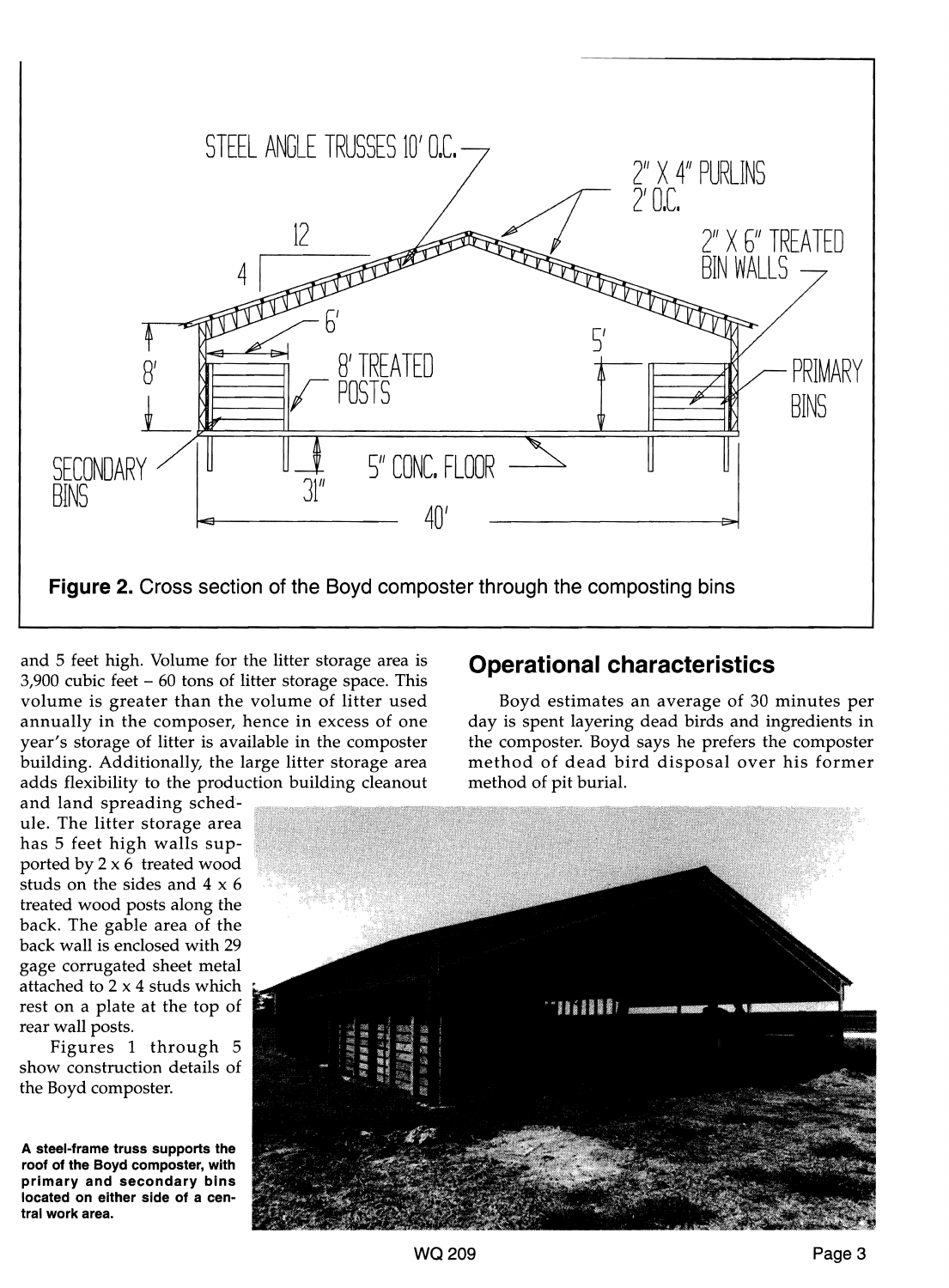

He uses a 60 hp tractor with a six foot bucket on a front end loader to move and load compost. Finished compost is spread by a hired contractor. He noticed that compost containing excessive straw is difficult to handle with his loader. Table 2 shows a laboratory analysis of the finished compost fertilizer value from the Boyd composter.

| Table 2.<br>Analyses of litter and finished compost<br>in the Boyd operation |        |                  |  |  |
|------------------------------------------------------------------------------|--------|------------------|--|--|
| Fertilizer nutrient                                                          | Litter | Finished compost |  |  |
| Dry matter, %                                                                | 73.5   | 77.3             |  |  |
| Nitrogen, Ib/ton                                                             | 22.8   | 21.2             |  |  |
| Crude protein, %                                                             | 73.0   | 68.0             |  |  |
| $P_20_5$                                                                     | 80.0   | 84.0             |  |  |
| K <sub>2</sub> 0                                                             | 28.0   | 41.0             |  |  |



Compost bins are built with 1 inch spacing between boards, and sheet metal is used on the walls to keep out rain.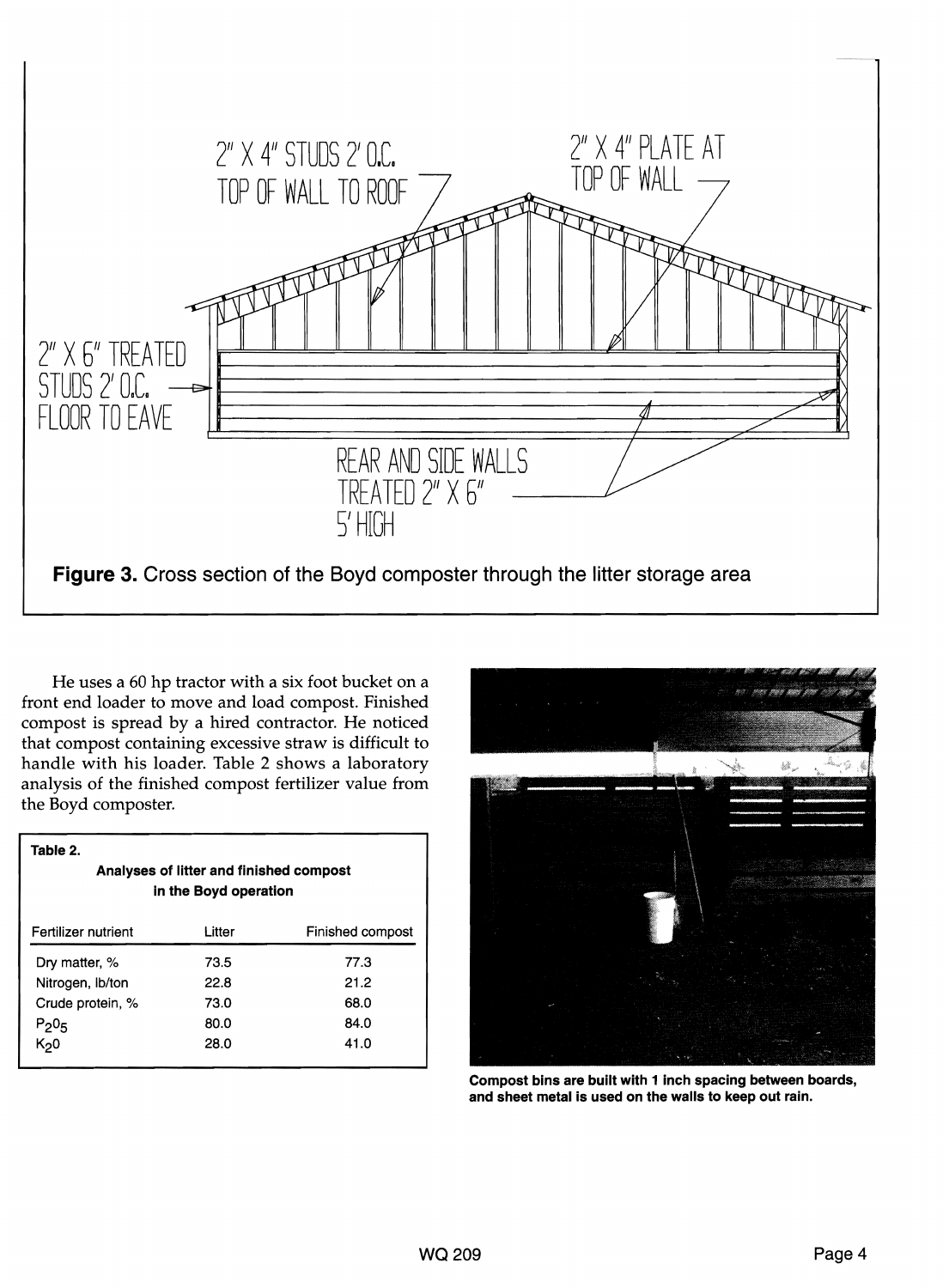

### **Cost**

Composter costs depend upon many factors such as site characteristics, composter design, size, etc. Table 3 shows costs incurred for the Boyd composter as constructed in November 1990.

| Table 3.<br>Cost associated with the Boyd composter<br>(November 1990) |             |  |  |  |
|------------------------------------------------------------------------|-------------|--|--|--|
| Item                                                                   | $Cost($ \$) |  |  |  |
| materials                                                              | 7,150       |  |  |  |
| labor                                                                  | 3,600       |  |  |  |
| total                                                                  | 10,750      |  |  |  |



**The back of the litter storage area in the Boyd** composter **is enclosed with sheet metal.**